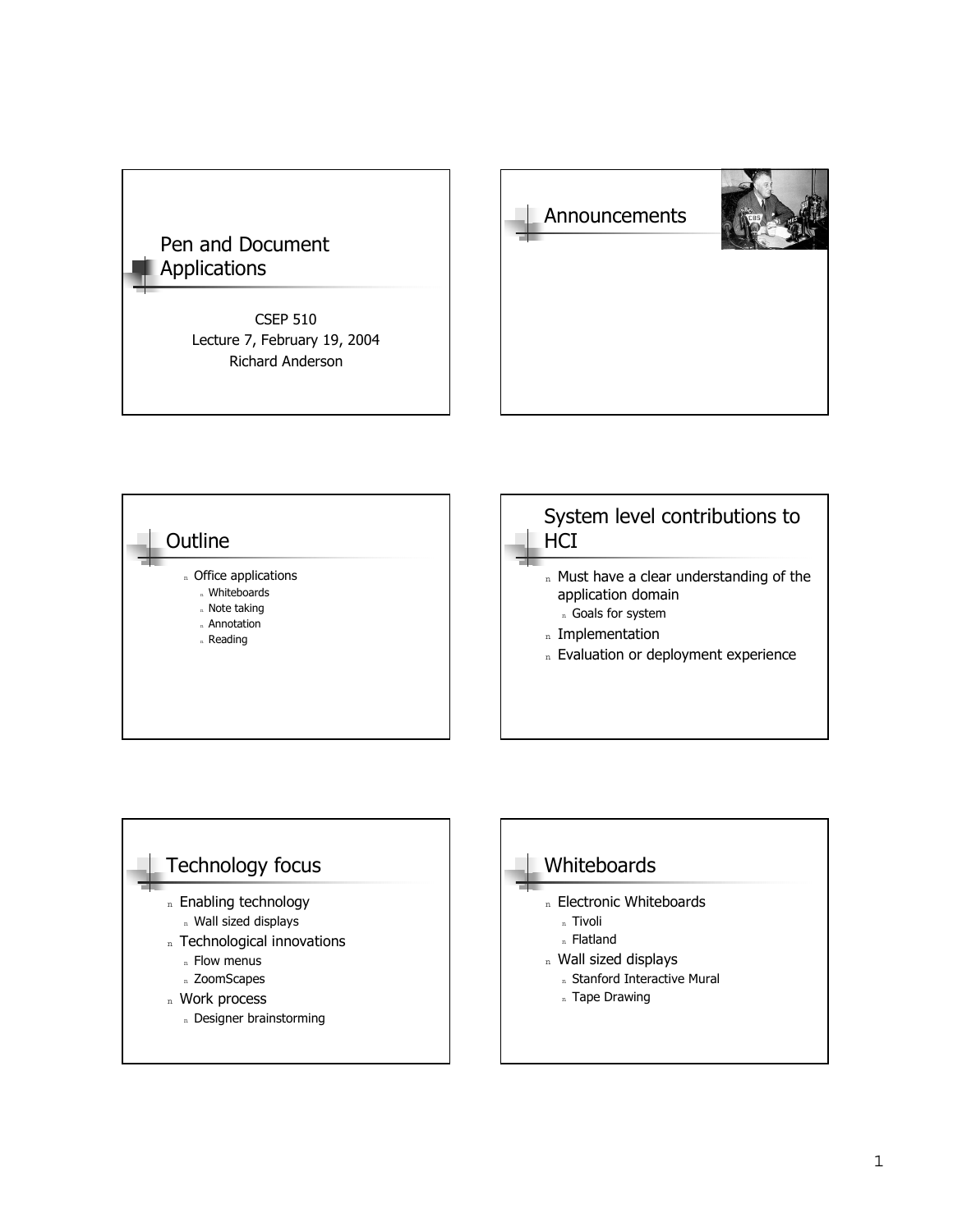







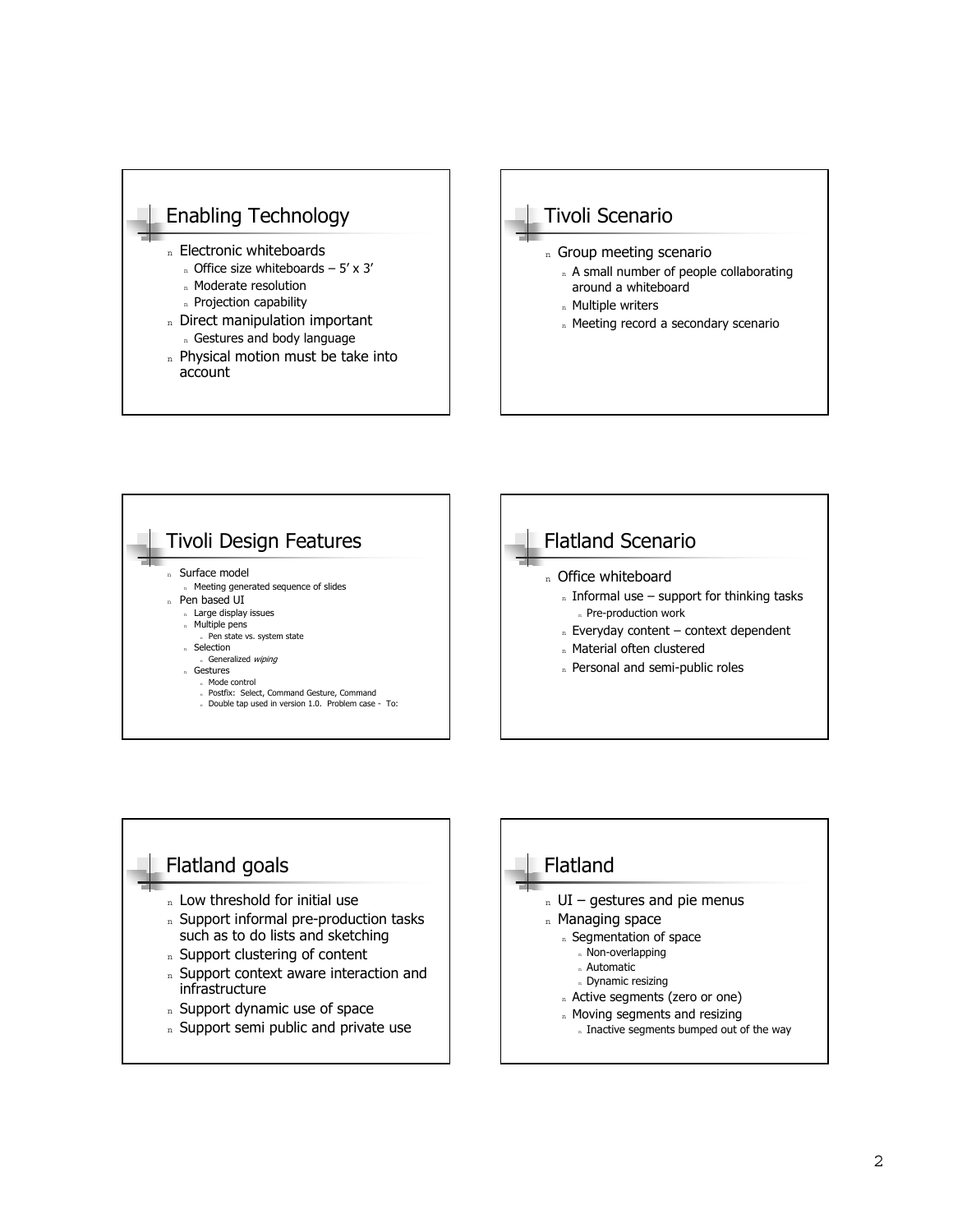#### **Behaviors**

- n Add computer support for typical whiteboard tasks
	- <sup>n</sup> Todo lists
	- <sup>n</sup> Sketching
	- <sup>n</sup> Maps
	- <sup>n</sup> Calculator
- n In Flatland, behaviors are explicitly set, but other systems implicitly recognize and classify actions.









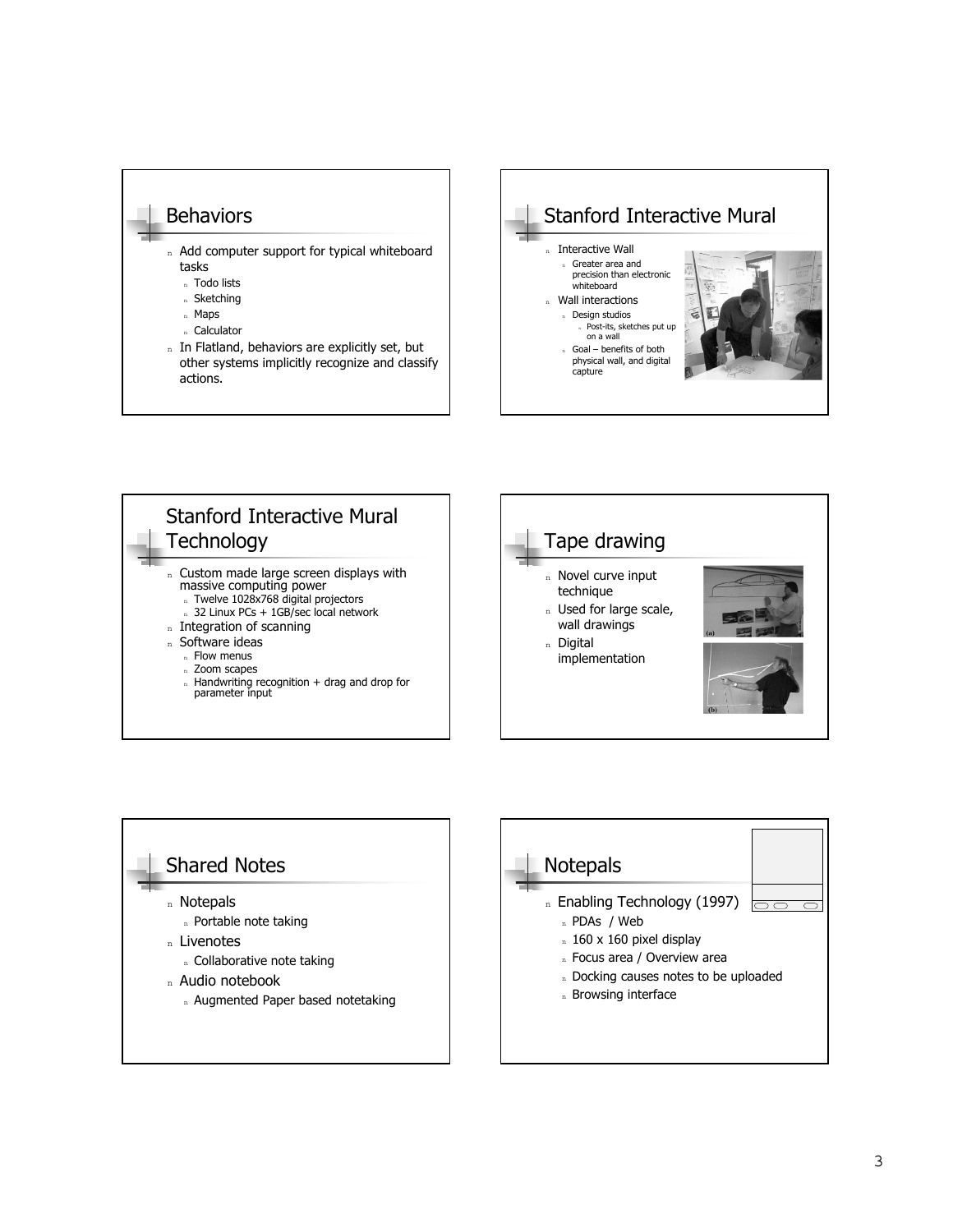







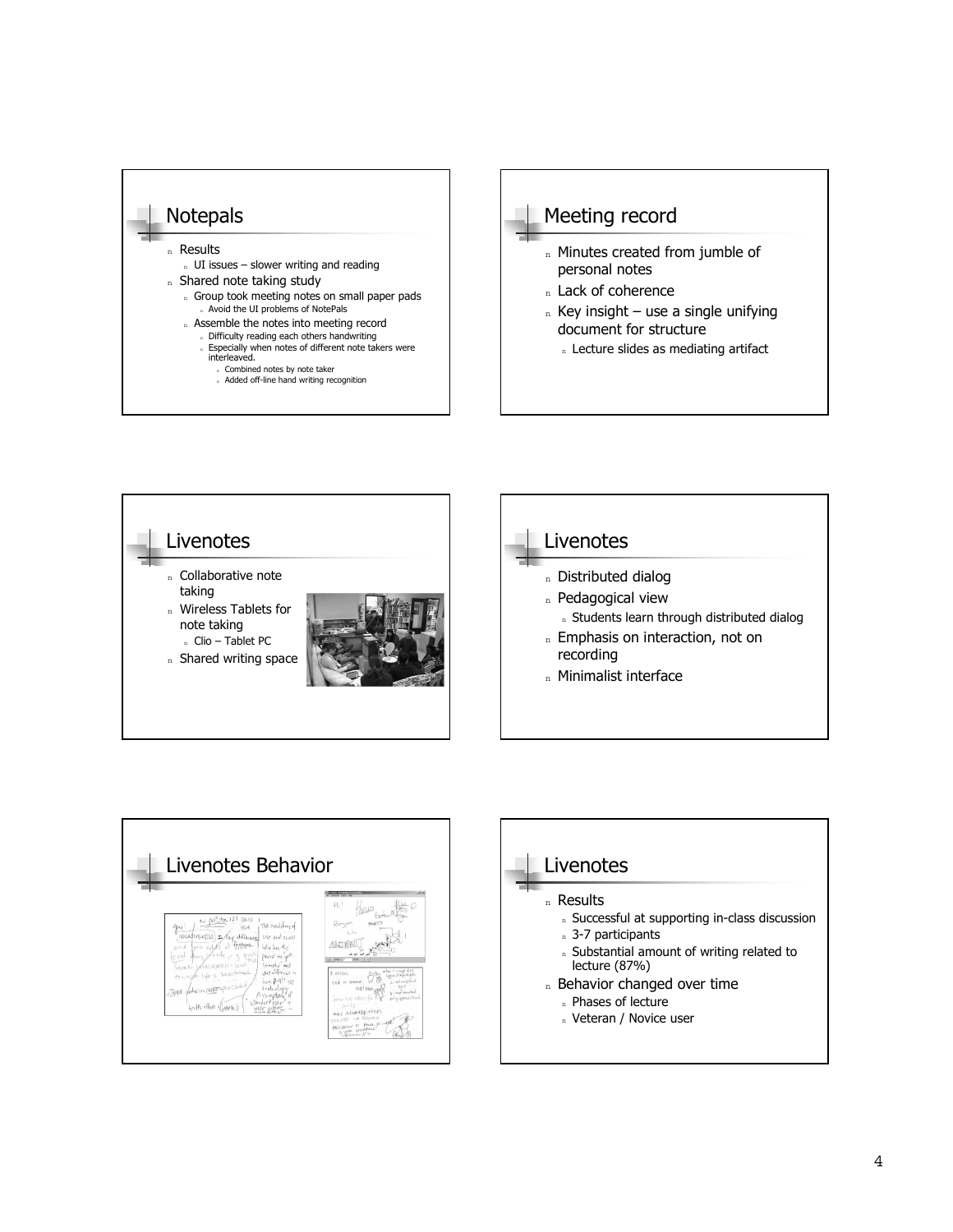







- n Real situations requiring review
	- n Student note taking
	- n Reporter story writing



#### Student 2

- n Took sparse / outline notes and relied on audio for detailed review
- n Review time over 100% of original
- n Rewrote notes during review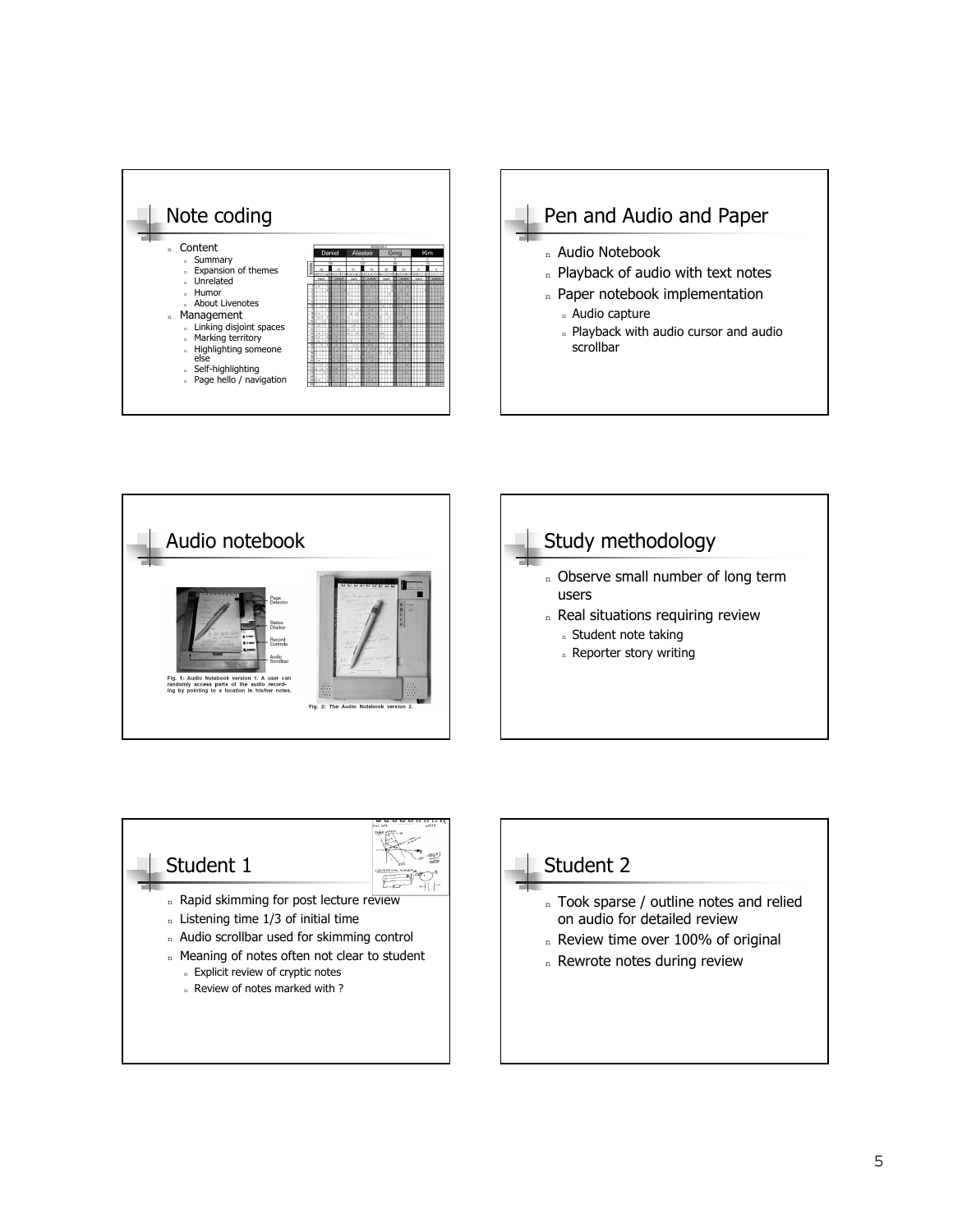#### Reporter 1 & 2

- n Review interview and playback quotes to get verbatim transcript
- n Reporter 1 relied primarily on audio scrollbar n Sometimes accessing material not linked in notes n Audio scrollbar vs cursor: 124 to 38
- n Reporter 2 used cursor to efficiently locate quotes
	- n Initially very skeptical of value
	- n Audio scrollbar vs cursor: 22 to 41

#### Document Annotation

- <sup>n</sup> XLibris
- n Annotation positioning
- n Reflowing annotations





## Positioning annotations in changed document

- <sup>n</sup> Annotation anchoring
	- n Anchor range
	- <sup>n</sup> Surrounding text
- <sup>n</sup> Annotation
	- positioning algorithm n Approximate string match for annotation
		- and surrounding text

If lawyers are disbarred and clergymen defrocked, doesn't it follow that electricians can be delighted, musicians denoted, cowboys deranged, models deposed, tree surgeons debarked, and dry cleaners depressed? Last night I played a blank tape at full blast. The mime next door went nuts. If a cow laughed, would milk come out of her nose?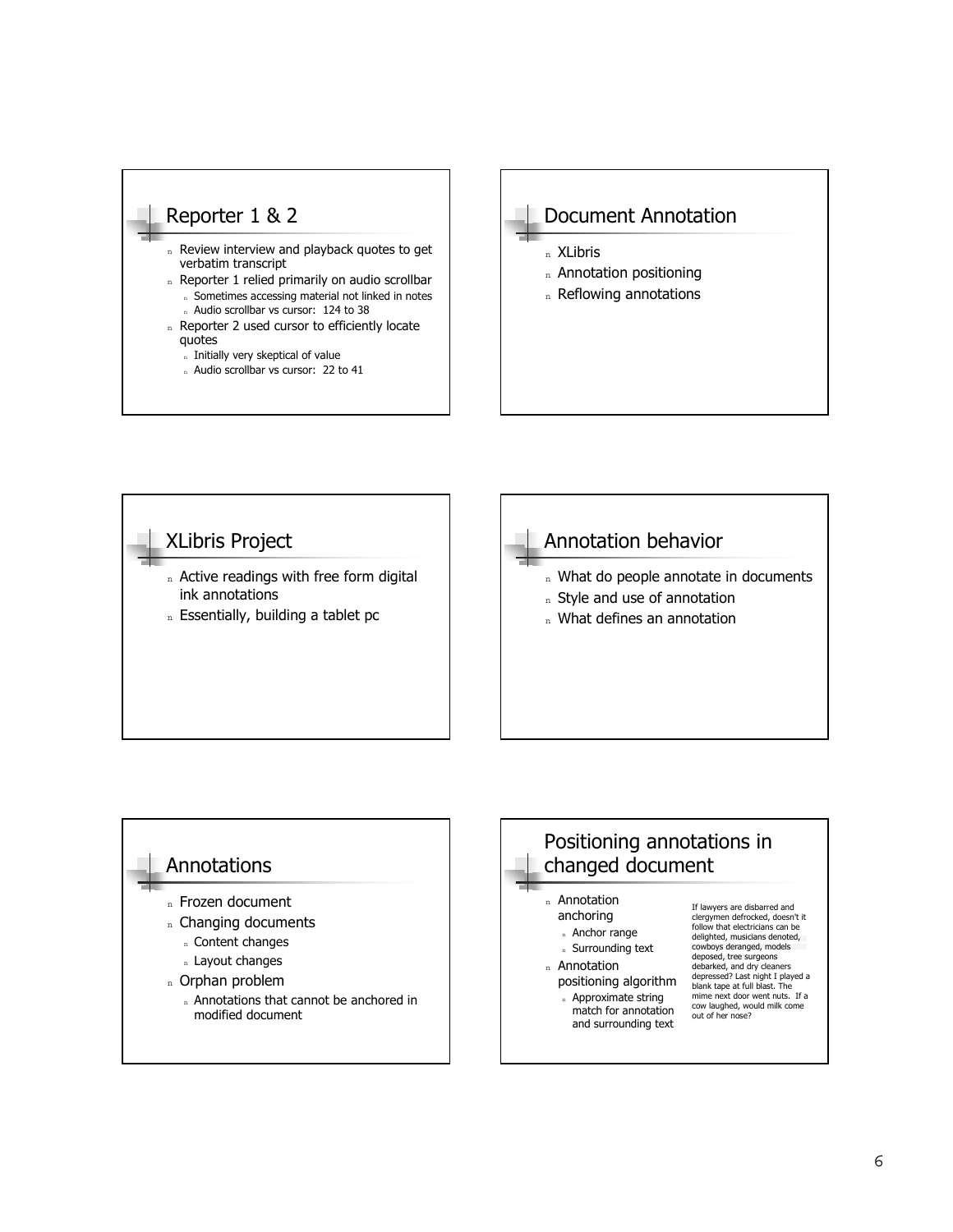#### Annotation study

n Brush et al. CHI '01

- n Paper pilot study
	- n Participants given annotated document
	- <sup>n</sup> Asked to transfer annotations from original to modified document
	- n Compare their placement of annotations with algorithmic placement
- <sup>n</sup> Pilot results
	- n Difficulty in transferring annotations
	- n Difficulty in working with other peoples<br>annotations

#### Annotation study n Analyze users reactions to algorithmic movement of annotations n Annotate document n Automatically transfer annotations to a modified document

n Evaluate quality of anchors



#### Hand written annotations  $n$  Issue – how do annotations change when document layout changes? The quick brown fox jumped over the lazy dog and the dish ran away with the spoon while little Miss Muffett sat on her tuffet and ate four and twenty blackbirds baked in a pie. The quick brown fox jumped over the lazy dog and the dish ran away with the spoon while little Miss Muffett sat on her tuffet and ate four and twenty blackbirds baked in a pie.

# Handwritten annotations n Anchoring annotations

- n Re-rendering annotations
- n Cleaning up annotations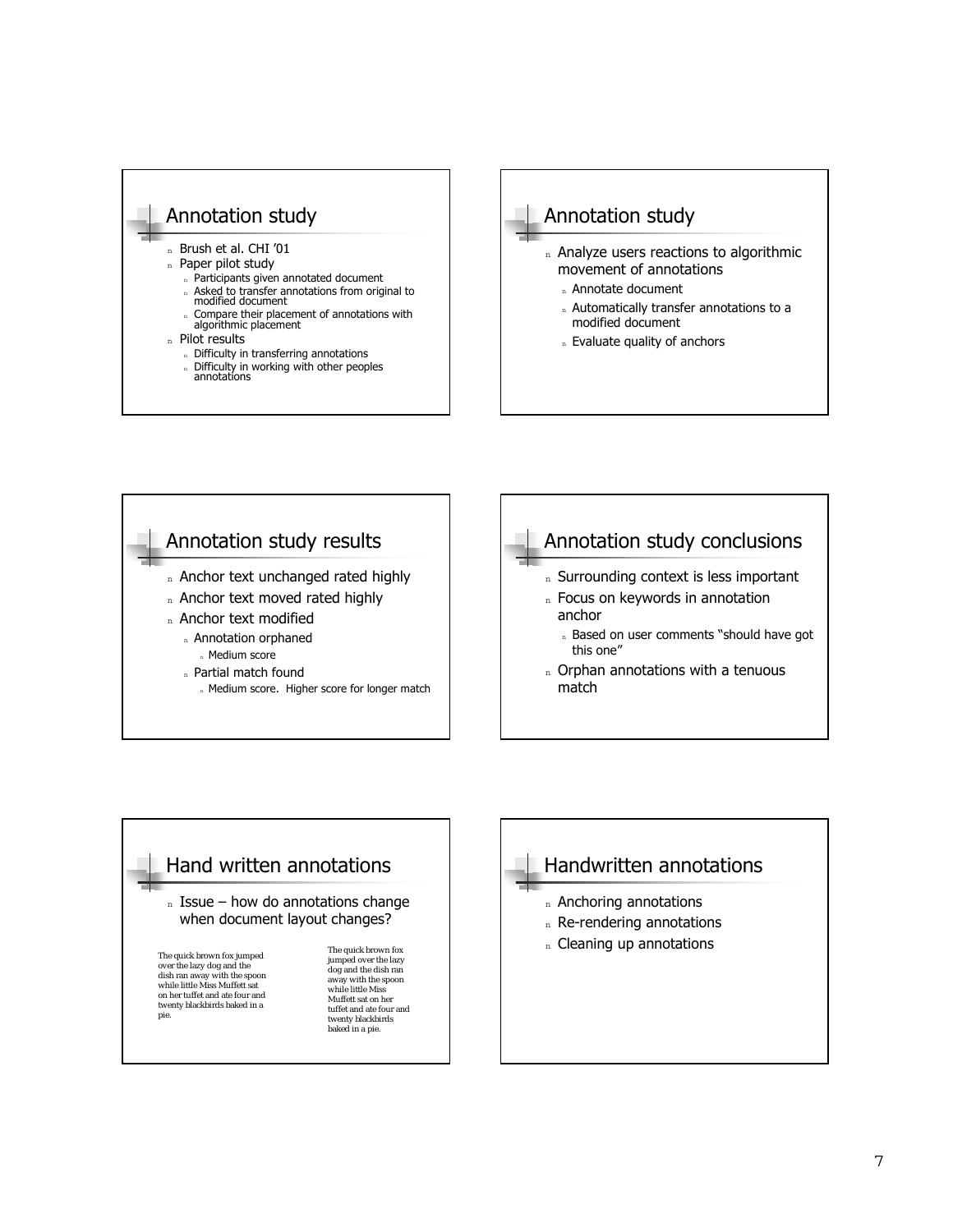







#### **Results** O+D had significantly better essay scores than L and F n L and O+D had significantly better incidental learning scores than F n No significant differences in question answering <sup>n</sup> Subjects has a significant preference for O+D Efficiency Essay significantly faster using F than O+D or L <sup>n</sup> Question answering significantly faster using L then O+D